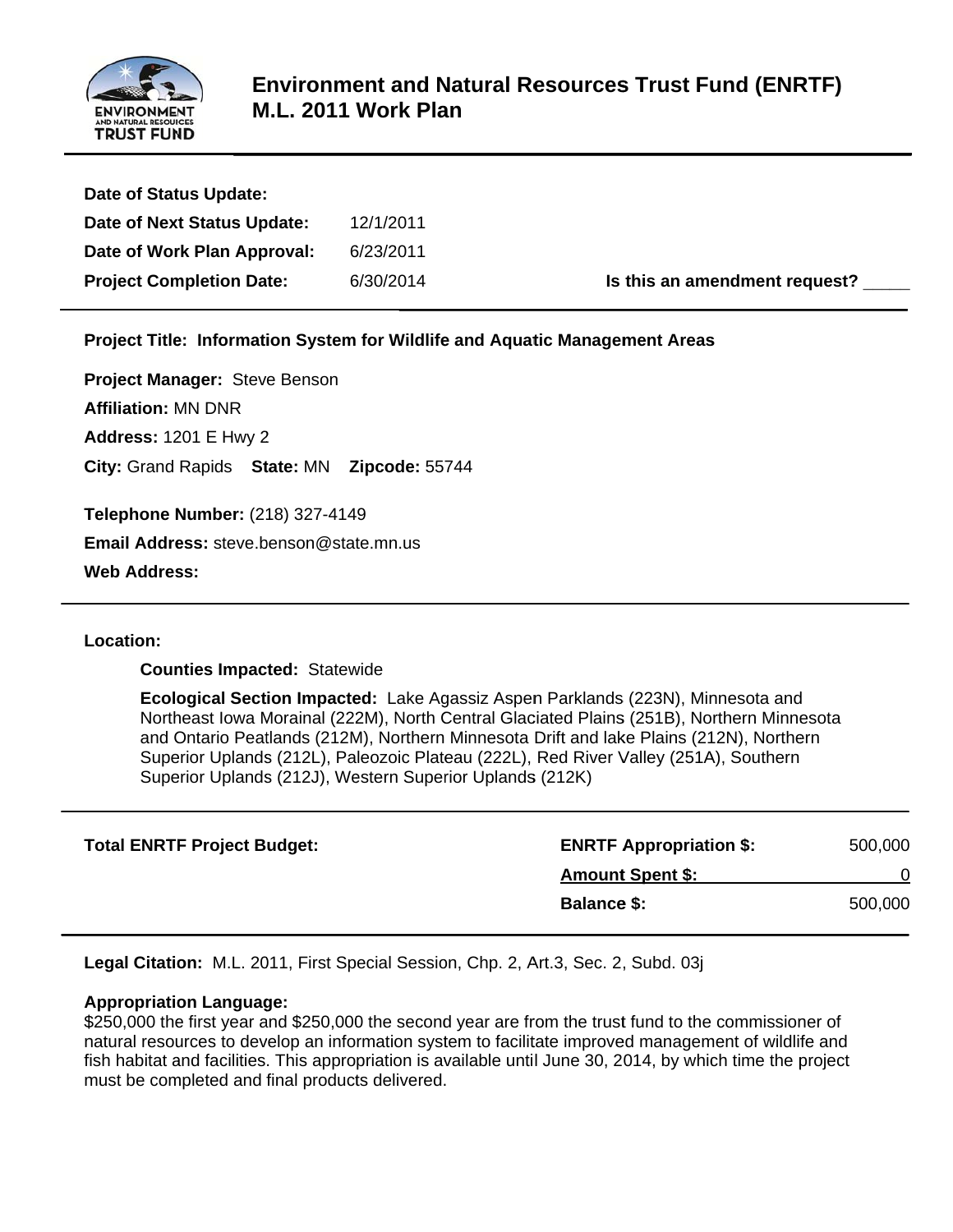# **I. PROJECT TITLE: Wildlife and Aquatic Management Area Work Planning Information System**

## **II. PROJECT SUMMARY:**

Develop a DNR WMA/AMA Enterprise Information System to facilitate protection, enhancement and restoration of wildlife and fish habitat and facilities, and facilitate work planning, budgeting and reporting.

Minnesota DNR manages over 1.3 million acres contained within over 2,135 State Wildlife Management Areas (WMA) and Aquatic Management Areas (AMA).

DNR Division of Fish and Wildlife has spent over ten years building WMA/AMA databases, and an existing Geographic Information System (GIS) as funds were available. This proposal is intended to build on that effort, and produce a product that will allow unprecedented internal and external access to up-to-date WMA/AMA information, and the ability to use that information to identify WMA/AMA project needs; and prioritize and plan efforts to fund and carry out habitat and facilities management activities on WMAs and AMAs.

The software used in the current system is obsolete. A new system needs to be built to continue to manage and share all the existing data. Rebuilding means we have an opportunity to build in changes that could support identifying ongoing habitat and facility management needs, indentifying deferred obligations and support coordinated project planning. Not rebuilding puts the integrity of the data at risk, and maintains only the status quo on the DNR's ability to assess habitat conditions, and plan for future enhancement and protection needs.

This system would provide the ability to quickly summarize information to answer questions on project needs and funding, such as deferred obligations. Reports on habitat enhancement and facilities management needs will enable DNR and cooperators to pursue funding from sources other than Fish and Game, e.g., bonding, LCCMR, L-SOHC, private NGO grants, federal grants or other funds. Designing a system to accommodate both WMA and AMA data will allow the Sections to coordinate management activities within a common framework, thus improving DNR Fisheries and Wildlife divisional operations such as planning, mapping and reporting.

The objectives of the project are: (1) update the current GIS for vegetation, facilities and recreation potential, and build it as an integrated component of the DNR Enterprise system, (2) create tools for assessing and analyzing the unmet needs for WMA/AMA habitat and facility enhancement, protection and maintenance, (3) create tools to collect and record information on projects for habitat/facilities enhancement and protection activities and (4) make the resulting information and reports available to the public and resource management partners.

## **III. PROJECT STATUS UPDATES:**

**Project Status as of December 2011:** 

**Project Status as of June 2012:**

**Project Status as of December 2012:**

**Project Status as of June 2013:**

**Project Status as of December 2013:**

**Project Status as of June 2014:**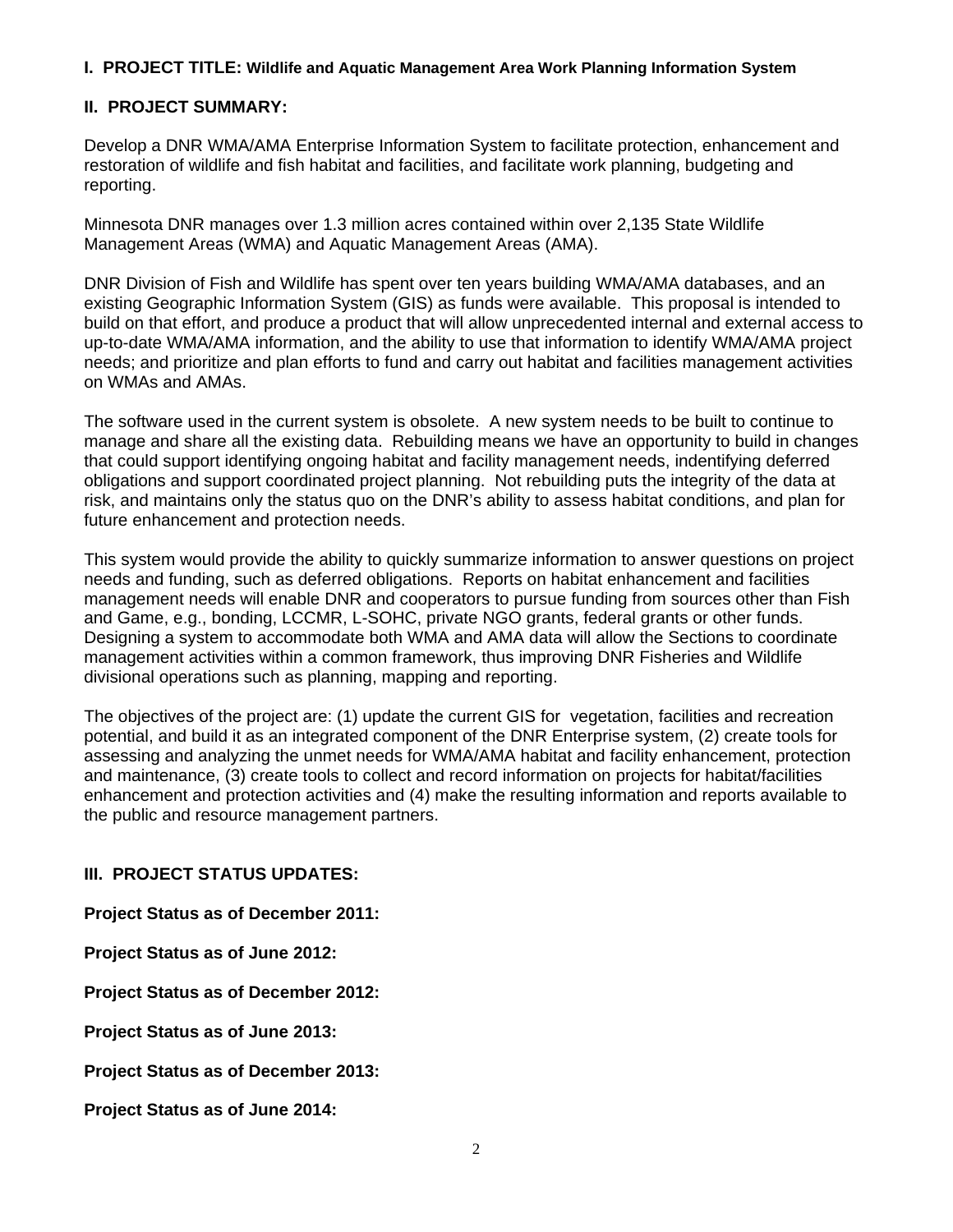# **IV. PROJECT ACTIVITIES AND OUTCOMES:**

**ACTIVITY 1:** Develop the WMA/AMA component of the Enterprise System

## **Description:**

Build an integrated GIS component to capture and update existing GIS information on WMA/AMAs; boundaries, vegetation, habitat, facilities, deeds, acquisitions and public recreation opportunities.

| <b>Summary Budget Information for Activity 1:</b> | <b>ENRTF Budget: \$193,500</b> |                    |
|---------------------------------------------------|--------------------------------|--------------------|
|                                                   | <b>Amount Spent: \$ 0</b>      |                    |
|                                                   |                                | Balance: \$193,500 |

#### **Activity Completion Date:**

| <b>Outcome</b>                                                                                         | <b>Completion</b> | <b>Budget</b> |
|--------------------------------------------------------------------------------------------------------|-------------------|---------------|
|                                                                                                        | <b>Date</b>       |               |
| Information system for administrative, vegetation, facilities and<br>recreation information completed. | June 2013         | \$177,500     |
| Purchase servers to support system                                                                     | June 2013         | \$16,000      |
| Databases fully populated.                                                                             | June 2014         | \$0           |

## **Activity Status as of December 2011:**

**Activity Status as of June 2012:**

**Activity Status as of December 2012:**

**Activity Status as of June 2013:**

**Activity Status as of December 2013:**

**Activity Status as of June 2014:** 

**Final Report Summary August 2014:**

**ACTIVITY 2:** Develop a field data recording system

#### **Description:**

Design and build a system that captures field activities, e.g., seeding, prescribed burning, planting, invasives management, shoreline and habitat restoration, grassland conversions and provides for seamless integration with the GIS and planning/reporting components.

**Summary Budget Information for Activity 2: ENRTF Budget: \$** 120,000

**Amount Spent: \$ 0**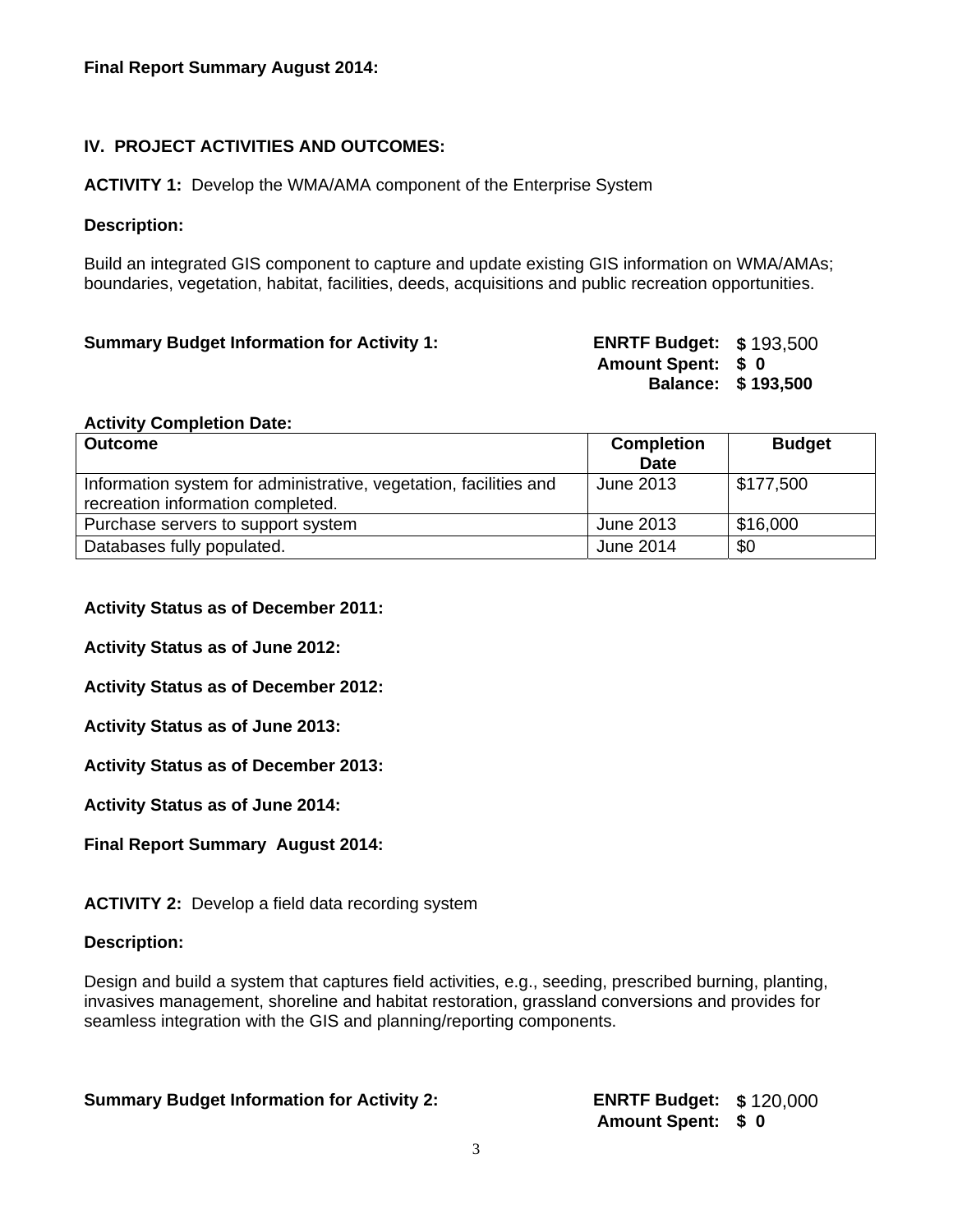# **Activity Completion Date:**

| <b>Outcome</b>                                       | <b>Completion</b><br><b>Date</b> | <b>Budget</b>        |
|------------------------------------------------------|----------------------------------|----------------------|
| Field data collection and recording system developed | December 2013   \$70,000         |                      |
| Purchase field data recorders                        | December 2013                    | $\parallel$ \$50,000 |
| Field data fully entered into system                 | June 2014                        | \$0                  |

## **Activity Status as of December 2011:**

**Activity Status as of June 2012:**

**Activity Status as of December 2012:**

**Activity Status as of June 2013:**

**Activity Status as of December 2013:**

**Activity Status as of June 2014:** 

**Final Report Summary August 2014:**

**ACTIVITY 3:** Create assessment, project prioritization, planning and reporting tools

#### **Description:**

Develop system tools for assessing habitat restoration and enhancement requirements and defining facilities management and maintenance project needs. Prioritize these needs for habitat and facilities, and use the information to build long-range management plans and help focus more immediate work planning on WMAs and AMAs.

#### **Summary Budget Information for Activity 3: ENRTF Budget: \$** 186,500

**Amount Spent: \$ 0 Balance: \$ 186,500** 

#### **Activity Completion Date:**

| <b>Outcome</b>                                                                                                                                                     | <b>Completion</b> | <b>Budget</b> |  |
|--------------------------------------------------------------------------------------------------------------------------------------------------------------------|-------------------|---------------|--|
|                                                                                                                                                                    | <b>Date</b>       |               |  |
| System developed to assess habitat and facilities management<br>needs. Project planning, management, coordination and<br>accomplishment reporting tools developed. | June 2013         | \$186,500     |  |
| Resource and project management data entered, reports and                                                                                                          | June 2014         | \$0           |  |
| plans available.                                                                                                                                                   |                   |               |  |

# **Activity Status as of December 2011:**

**Activity Status as of June 2012:**

**Activity Status as of December 2012:**

**Activity Status as of June 2013:**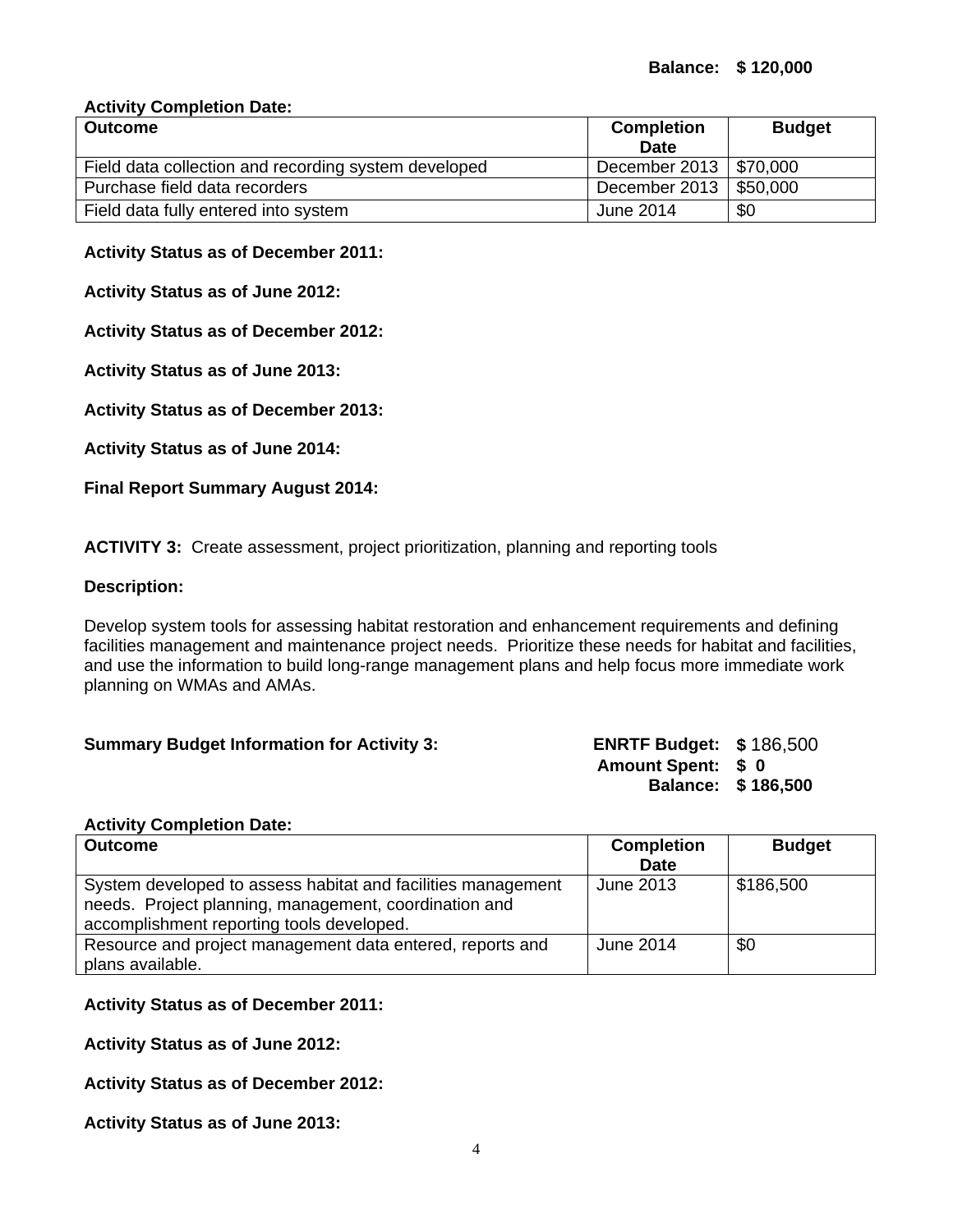## **Activity Status as of December 2013:**

## **Activity Status as of June 2013:**

## **Final Report Summary August 2014:**

## **V. DISSEMINATION:**

The result of this project will be a new information system and databases. Fish and Wildlife Information Technology (FAW IT) staff will create training materials and provide training sessions and support to Area, Region and Central Office staff. The information system will work from a set of central databases, and use of the system will be accomplished over the DNR network and Intranet. GIS data will be continue to be used to populate existing/enhanced public web applications such as the DNR WMA/AMA finder and the GIS Data Deli.

The overall objective is to create a system to assist in land management, project proposals, project tracking, habitat development/maintenance and facilities management. The use of this system at various levels within the DNR will provide the follow general benefits:

- For front line natural resource managers, put information about the land, habitat and facilities at their fingertips. This allows easy access to data, improving planning, decision making and the capability to use data and maps for day to day work accomplishments.
- For Fish and Wildlife (FAW) programs and employees who manage land interests, streamline processes for acquiring lands, proposing and managing projects, and reporting on status and accomplishments. This includes a new tool that allows both scoring and ranking of proposed acquisitions, including proposals from conservation partners.
- For executives and others charged with planning and funding projects, provide more information about resource management needs, plans, potential projects and timelines. This includes current summaries of resource and facilities management needs and obligations.
- For other DNR programs and divisions, make project activities, plans and goals more transparent.
- For the public, provide more information about state lands, how they are administered, how to access them and the outdoor recreation opportunities available on them.

# **Activity Status as of December 2011:**

**Activity Status as of June 2012:**

**Activity Status as of December 2012:**

**Activity Status as of June 2013:**

**Activity Status as of December 2013:** 

**Activity Status as of June 2014:**

**Final Report Summary August 2014:**

### **VI. PROJECT BUDGET SUMMARY:**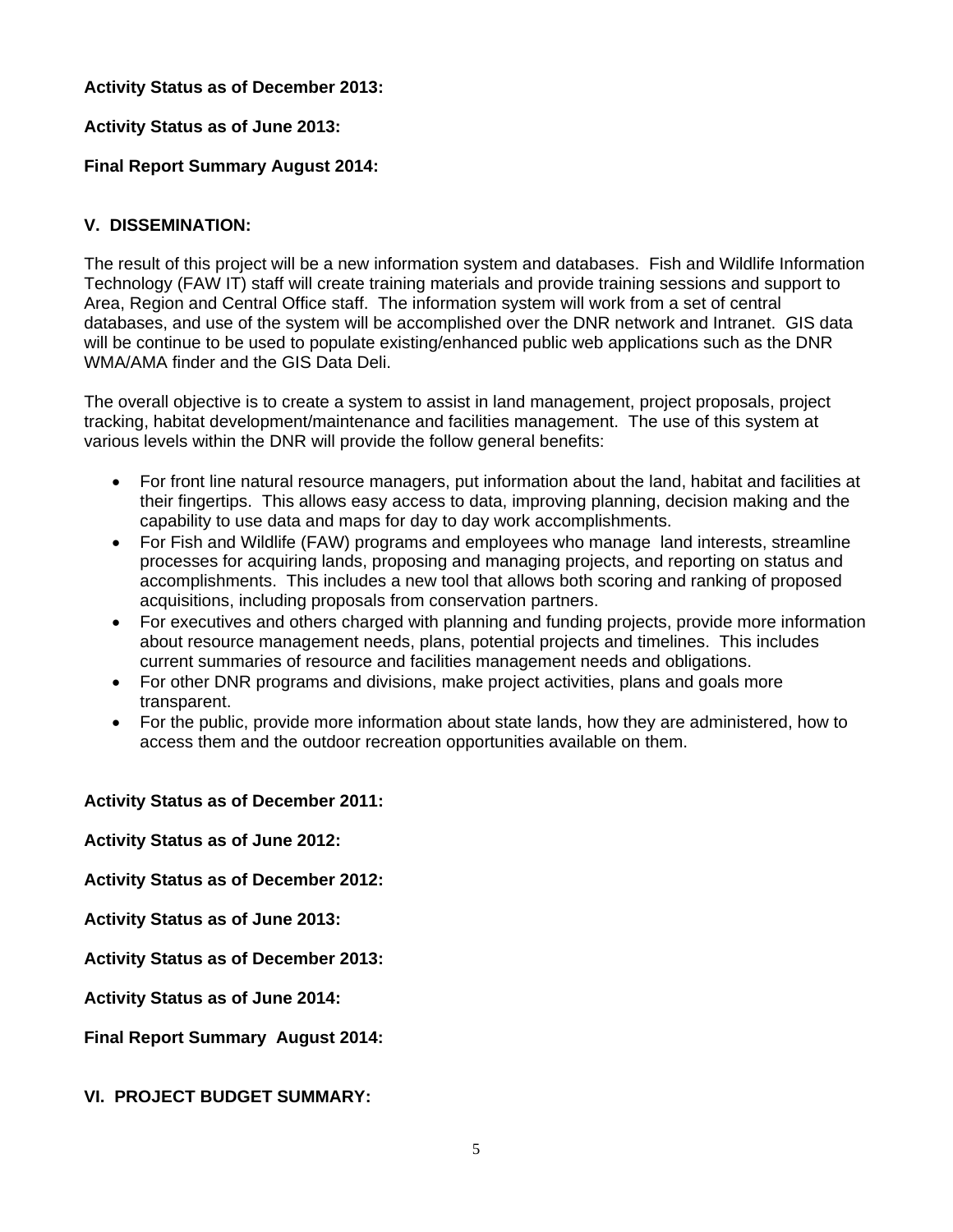# **A. ENRTF Budget:**

| <b>Budget Category</b>                | \$ Amount | <b>Explanation</b>                                                                                                                           |
|---------------------------------------|-----------|----------------------------------------------------------------------------------------------------------------------------------------------|
| Professional/Technical<br>lContracts: | \$434,000 | Contract with DNR Management Information<br>Systems for professional services; system design,<br>programming, hardware and software support. |
|                                       |           | Contract with an outside vendor for additional<br>system programming.                                                                        |
| Equipment/Tools/Supplies:             | \$50,000  | 25 field data recorders and software                                                                                                         |
| Capital Equipment over \$3,500:       | \$16,000  | 2 network servers and software licenses sufficient<br>to allow field staff to remotely use GIS tools to<br>enter and manage data             |
| TOTAL ENRTF BUDGET: \$500,000         |           |                                                                                                                                              |

# **Explanation of Use of Classified Staff:**

MIS Staff will be contracted to assist in designing a system that functions smoothly with existing DNR enterprise wide systems, and leverages the work that has gone into creating these systems. These are the staff who designed and built the internal systems, and are the only people with the complex knowledge of how the systems work and how to best integrate additional systems. MIS will contract out those portions of the general programming that can be done without the expertise of DNR IT personnel.

# **Explanation of Capital Expenditures Greater Than \$3,500:**

Additional network servers will be required to handle the load of many people entering data and using this new system.

# **Number of Full-time Equivalent (FTE) funded with this ENRTF appropriation:**

| <b>Source of Funds</b>                         | \$ Amount<br><b>Proposed</b> | \$ Amount<br><b>Spent</b> | <b>Use of Other Funds</b>                                                                                                                                                                                                                           |
|------------------------------------------------|------------------------------|---------------------------|-----------------------------------------------------------------------------------------------------------------------------------------------------------------------------------------------------------------------------------------------------|
| <b>State</b>                                   |                              |                           |                                                                                                                                                                                                                                                     |
| Game and Fish Fund<br>operations               | \$380,000                    | \$                        | In-kind cost of FAW staff for three<br>vears                                                                                                                                                                                                        |
| General fund and other funds<br>as appropriate | \$<br>6,481                  |                           | <b>Shared Services Costs. Shared</b><br>services (operations support<br>governance) are services that<br>DNR relies on in order to conduct<br>business and support the work of<br>the department. These services<br>are more efficient when shared. |
| <b>TOTAL OTHER FUNDS:</b>                      | \$386,481                    | \$                        |                                                                                                                                                                                                                                                     |

# **B. Other Funds:**

*Add or remove rows as needed*

# **VII. PROJECT STRATEGY:**

# **A. Project Partners:**

FAW IT staff, field staff and DNR MIS IT staff will work to design, build and populate this system. FAW will contract and work closely with MIS for system design and programming; field staff will provide direction, guidance and create data on needed field projects and plans. MIS Staff will assist in designing a system that functions smoothly with existing DNR enterprise-wide systems, and leverages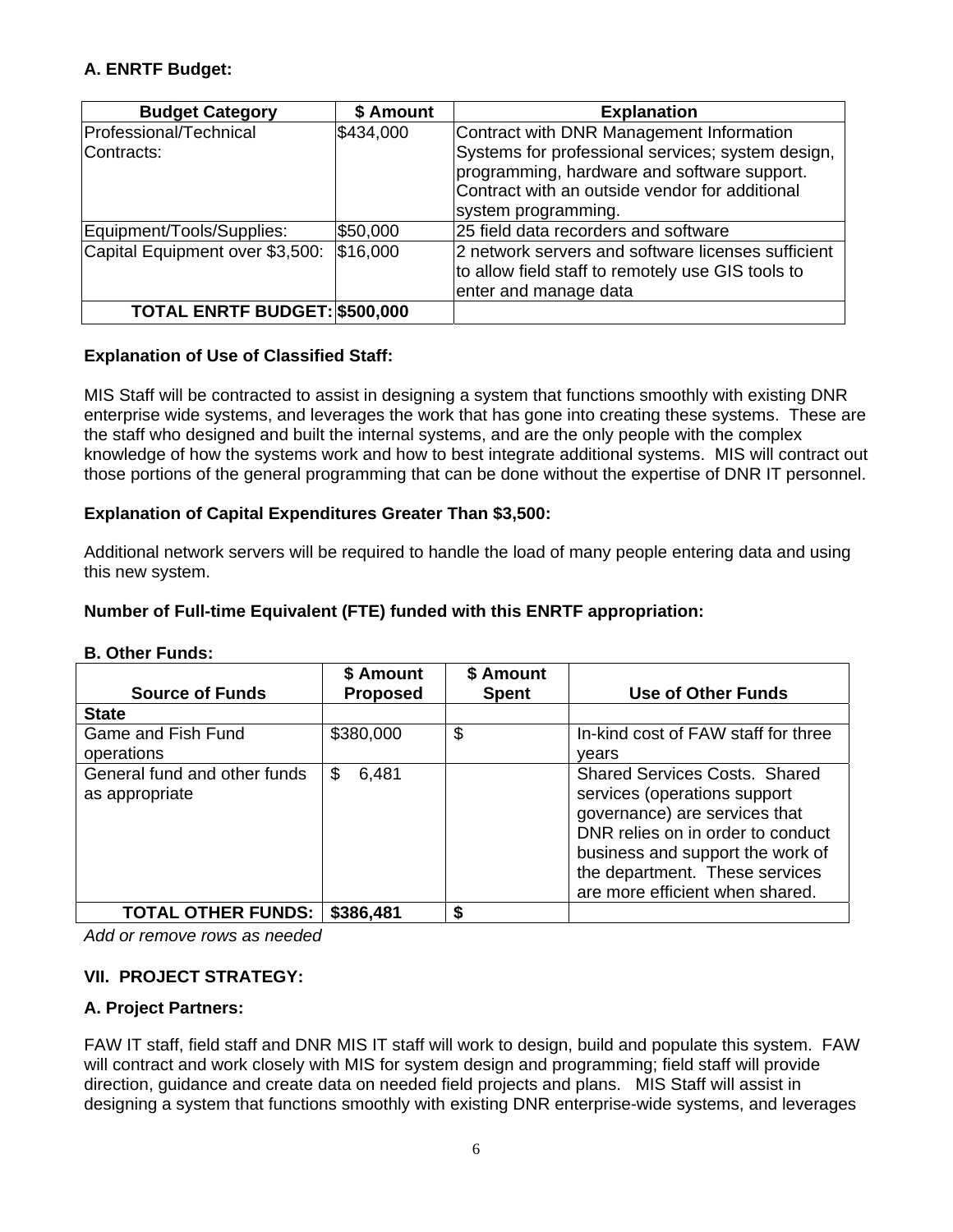the work that has gone into creating these systems. MIS will contract out those portions of the general programming that can be done without the expertise of DNR IT personnel.

FAW IT staff will assist with design and development, and provide support and training as the system is rolled out at offices across the state. FAW and MIS have been working for the last six months to determine user needs, system requirements, scope and risks sufficient to have defined a Business Object Model, a conceptual system design and a series of Use Cases and example screens so the FAW development team can review and agree on the overall function and uses of the system.

Project Manager: (1) Steve Benson, Wildlife GIS Supervisor, steve.benson@state.mn.us; (218) 327- 4149. MIS Staff will include the GIS Program Manager, the Data and Applications Manager, the Data Administrator and the Systems Analysis Unit Supervisor. FAW staff includes IT supervisors; GIS staff; systems development and programming staff, as well as field, regional and central office staff for oversight, review, approval and data entry.

# **B. Project Impact and Long-term Strategy:**

FAW has spent over ten years building WMA/AMA data and GIS systems. The proposed new system would solve the obsolete software problem, and integrate AMA/WMA management into DNR Enterprise Systems such as the new Land Records System. The use of this system will be long term, and will support WMA/AMA habitat and facilities management, enhancement, planning and funding into the foreseeable future.

# **C. Spending History:**

| <b>Funding Source</b> | M.L. 2005  | M.L. 2007      | M.L. 2008 | M.L. 2009 | M.L. 2010 |
|-----------------------|------------|----------------|-----------|-----------|-----------|
|                       | or         | or             | or        | Οľ        | or        |
|                       | FY 2006-07 | <b>FY 2008</b> | FY 2009   | FY 2010   | FY 2011   |
|                       |            |                |           |           |           |
|                       |            |                |           |           |           |
|                       |            |                |           |           |           |
|                       |            |                |           |           |           |

*(This program is in its first year of ENTRF funding. DNR has spent significant time and resources preparing for this phase of work in prior years. )*

### **VIII. ACQUISITION/RESTORATION LIST: N/A**

**IX. MAP(S):** Statewide project

## **X. RESEARCH ADDENDUM: N/A**

#### **XI. REPORTING REQUIREMENTS:**

**Periodic work plan status update reports will be submitted not later than June 2012, December 2012, June 2013 and December 2013. A final report and associated products will be submitted between June 30 and August 1, 2014 as requested by the LCCMR.**